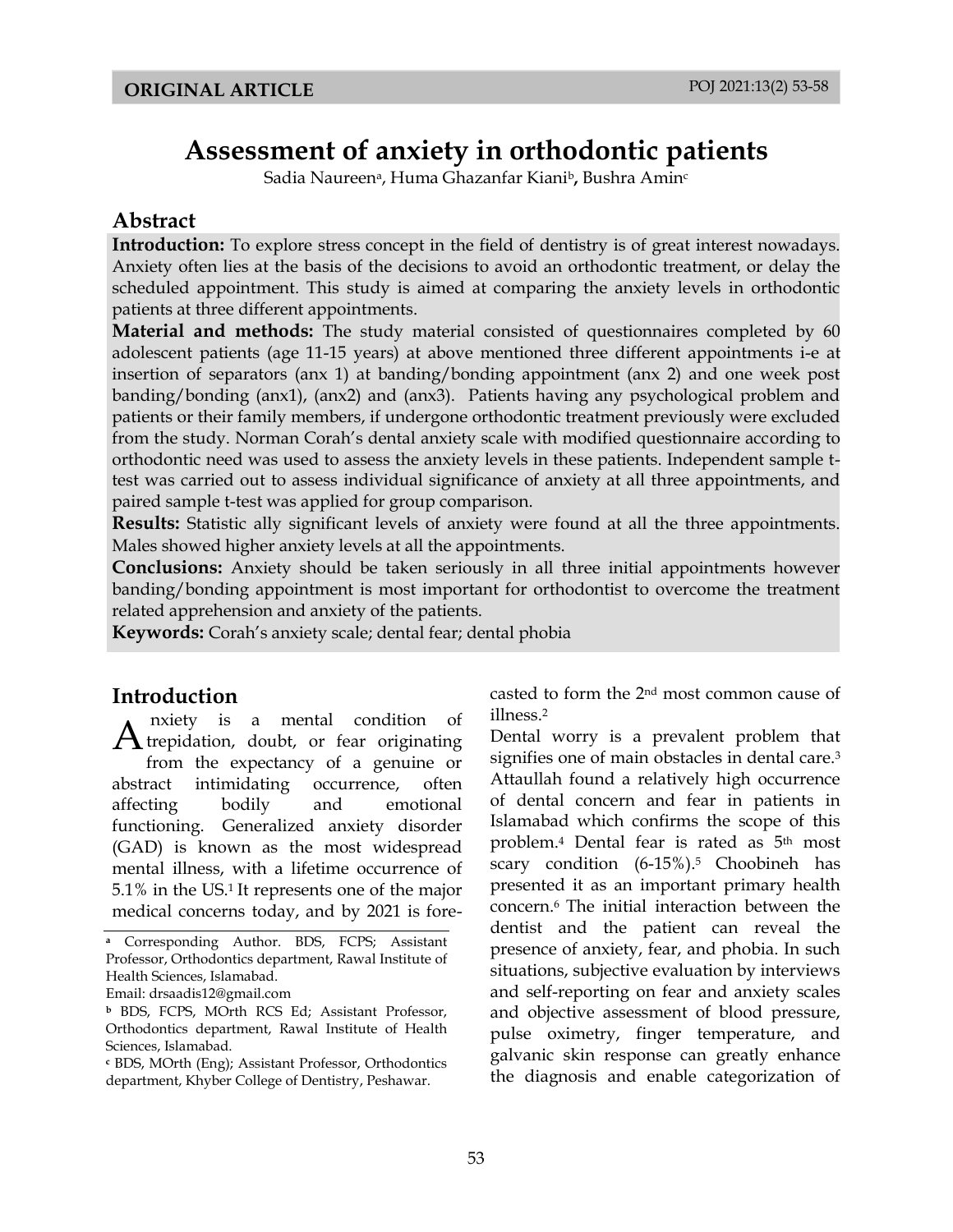these individuals as mildly, moderately, or highly anxious or dental phobics.<sup>7</sup>

Dental fear/ anxiety (DA) starts in childhood, becomes maximum in primary adulthood, and weakens as a person ages. Its etiology is related to identity traits, painful dental recall, poor experience of family members, awareness of body dysmorphism, injury fears and allergies.8 Todd and Walker showed that nearly 43% of people avoid going to a dentist unless they experience trouble with their teeth.9 Gender and ethnic origin also contribute significantly to the prediction of dental fear.<sup>10</sup> Pain and disgust sensitivities contribute significantly to dental anxiety. Rakhshan suggested that pain is a concern in orthodontics and is considered as one of the causes of treatment delay/ refusal as it sustains for almost 4 weeks after fixed orthodontics is commenced. <sup>11</sup> According to Witcraft and Wickenhauser pain during orthodontics is one of the factors responsible for suspension or postponing of an appointment that extends duration and leads to compromised oral cleanliness, poor periodontium, compromised esteem and confidence.12 These can be the reasons for discontinuation or delaying of orthodontic visit. Beyond emotional distress, avoidance of dental care visits can lead to serious dental and health consequences.<sup>13</sup> It is therefore important for the orthodontists to recognize existence of dental fear in patients coming for treatment so that they can better explain all these aspects in detail before starting the actual treatment.

Malocclusion is considered as a condition. which is deviation from the attractiveness and according to a recent research of 2018 orthodontics can improve patient`s perception towards body appearance.<sup>14</sup> Faruqui and Fida claim that although orthodontic mechanics affect patient's fear, its preparation reduces this fear.<sup>15</sup> Effective communication particularly relating explanations during treatment and making patients feel comfortable are effective methods of reducing anxiety.<sup>16</sup>

initial impressions, plan discussion, inserting anxiousness. There is a strong need to know Different points of anxiety during orthodontics includes appointments before separators and bracket placement. As the time passes patient gets used to routine appointments and there is less chance of exactly before which appointment dental anxiety is at maximum especially during initial orthodontic treatment. The purpose of this research is to evaluate the apprehension among orthodontic patients specifically related to three initial appointments i-e before separator placement, before banding/bonding, two weeks post banding/bonding. This is an original article and the rationale of the study is to help the orthodontist understand that exactly at which appointment anxiety resolving strategies should be adopted more intelligently while dealing anxious patient.

## **Material and Methods**

This study was planned after approval from Ethical committee that includes patients of 11 to 15 years of age, reporting at orthodontic department, Rawal Institute of Health Sciences (RIHS). The time consumed in data collection was almost eight months between March 2019 till October 2019. WHO sample size calculator taking confidence level 95% and orthodontic patient proportion 7% out of the total dental patients reporting to RIHS was used to calculate sample size. Participants were selected from a pool of 200 patients who fulfilled the criteria of proposed study by lottery method and each patient selected was re included in the original sample so it was a randomized sampling with replacement. The pool of 200 patients was set because we wanted patients whose family members had not gone through orthodontic treatment previously. Subjects with any medical or known psychological disorder and patients who had family members treated orthodontically previously were excluded from the study. The inclusion criteria were class I extraction cases with mild to moderate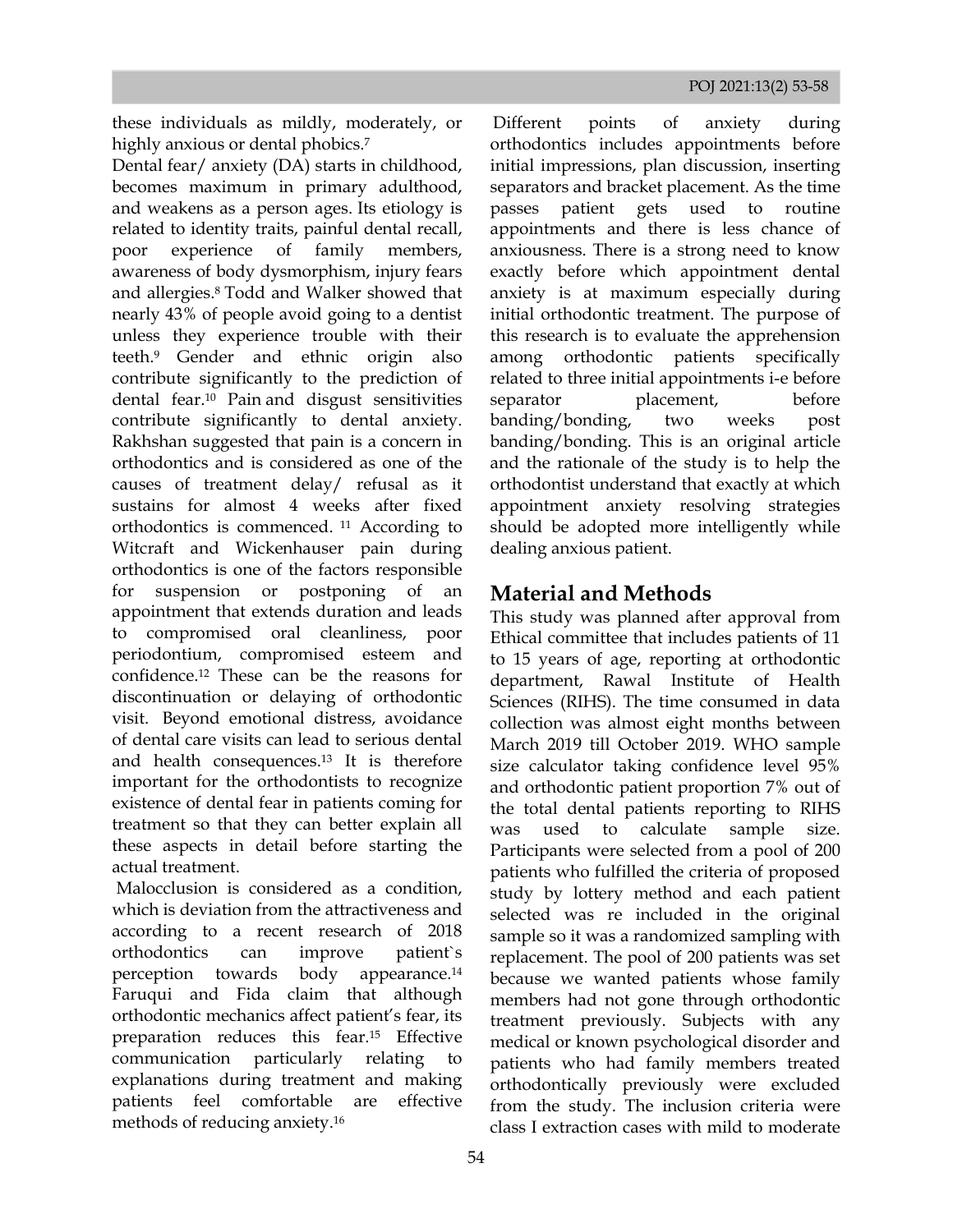crowding. A brief explanation was given to every patient about the study to be carried before distribution of questionnaires because of ethical reasons. A verbal consent was taken from each patient. Out of 71 respondents eleven forms were incorrectly filled hence rejected so the total number of forms included in the study was 60.

A Questionnaire (figure 1) was prepared consisting of details like patient age, gender and qualification. Second portion was related with estimation of Dental anxiety. Modified Norman Corah's20 Dental Anxiety Scale (DAS) was used for this segment. A pilot study was conducted by the assessors to ensure the content validity of the questionnaire. Questions in modified DAS had five options (most relaxed: score 0-1, moderate anxiety: 2- 4 and steadily increasing to most anxious graded as score '5'). A separate question was asked at the end of questionnaire about the reason of anxiety or the thought which provokes dental fear in them. This was a simple question which helped us to know the most frequent cause of anxiety in orthodontic patients. Statistical assessment was performed through SPSS version 16. Same questionnaire was given to the same group of patients at three different appointments. 1. Before placement of separators (anx 1) 2. At

Banding /bonding was done simultaneously  $\arctan\left(\frac{1}{2}\right)$  anx2&3, anx1&3) and in each pair mean banding/bonding appointment (anx 2). 3. One week post banding/bonding (anx 3). at the second appointment. Paired sample t test was applied to assess the significance of anxiety. Three pairs were made as (anx1&2, anxiety levels were compared.

#### **Results**

Out of total sample of 60 patients 41 were females (68%) and 19 were males (32%). The age range of sample was between 11-15 years with a mean age of 13 years (Table l). The mean anxiety levels were found to be 1.97, 7.98 and 2.62 in each group respectively, showing moderate levels of anxiety in banding bonding (anx 2) group while mild anxiety in separator (anx1) and post banding boding (anx 3) group (Table I). Males showed higher values of mean anxiety levels in all three groups (Table III). Paired sample t test showed statistically significant levels of anxiety in all three groups p≤.05 (Table II). The most common reason of anxiety (Roa) came out to be fear of pain before braces and pain /mouth ulcers one-week post braces.

|             |                   | Minimum | Maximum | Mean    | . .<br>Std | <b>Skewness</b> | Std          |
|-------------|-------------------|---------|---------|---------|------------|-----------------|--------------|
|             | <b>Statistics</b> |         |         |         | deviation  |                 | <b>Error</b> |
| Pre         | 60                | .00     | .00     | 1.9667  | 1.11942    | .367            | .309         |
| separator   |                   |         |         |         |            |                 |              |
| Pre bonding | 60                | 1.00    | 12.00   | 7.9833  | 2.00416    | .943            | .309         |
| Post        | 60                | .00     | 5.00    | 2.6167  | 1.32884    | .255            | .309         |
| bonding     |                   |         |         |         |            |                 |              |
| Age         |                   | 11      | 15.00   | 13.0650 | 1.22721    | .018            | .309         |
| Valid N     | 60                |         |         |         |            |                 |              |

**Table I: Mean anxiety and age**

| Tavit II. I antu bandito Ttol |        |                 |          |            |            |        |    |            |
|-------------------------------|--------|-----------------|----------|------------|------------|--------|----|------------|
|                               | Mean   | <b>Standard</b> | Standard | 95%        | Confidence |        | df | <b>Sig</b> |
|                               |        | deviation       | Error    | Interval   | Of the     |        |    | tailed)    |
|                               |        |                 | Mean     | Diff       | Upper      |        |    |            |
|                               |        |                 |          | Lower      |            |        |    |            |
| (anx1<br>and                  | 1.9667 | 2.22079         | .28670   | $-6.59036$ | $-5.44298$ |        | 59 | .000       |
| anx2                          |        |                 |          |            |            | 20.986 |    |            |
| (anx2 and anx                 | 7.9833 | 2.17822         | .28121   | 4.80397    | 5.92936ss  | 19.084 | 59 | .000       |
| 3)                            |        |                 |          |            |            |        |    |            |

**Table II: Paired Samples Test**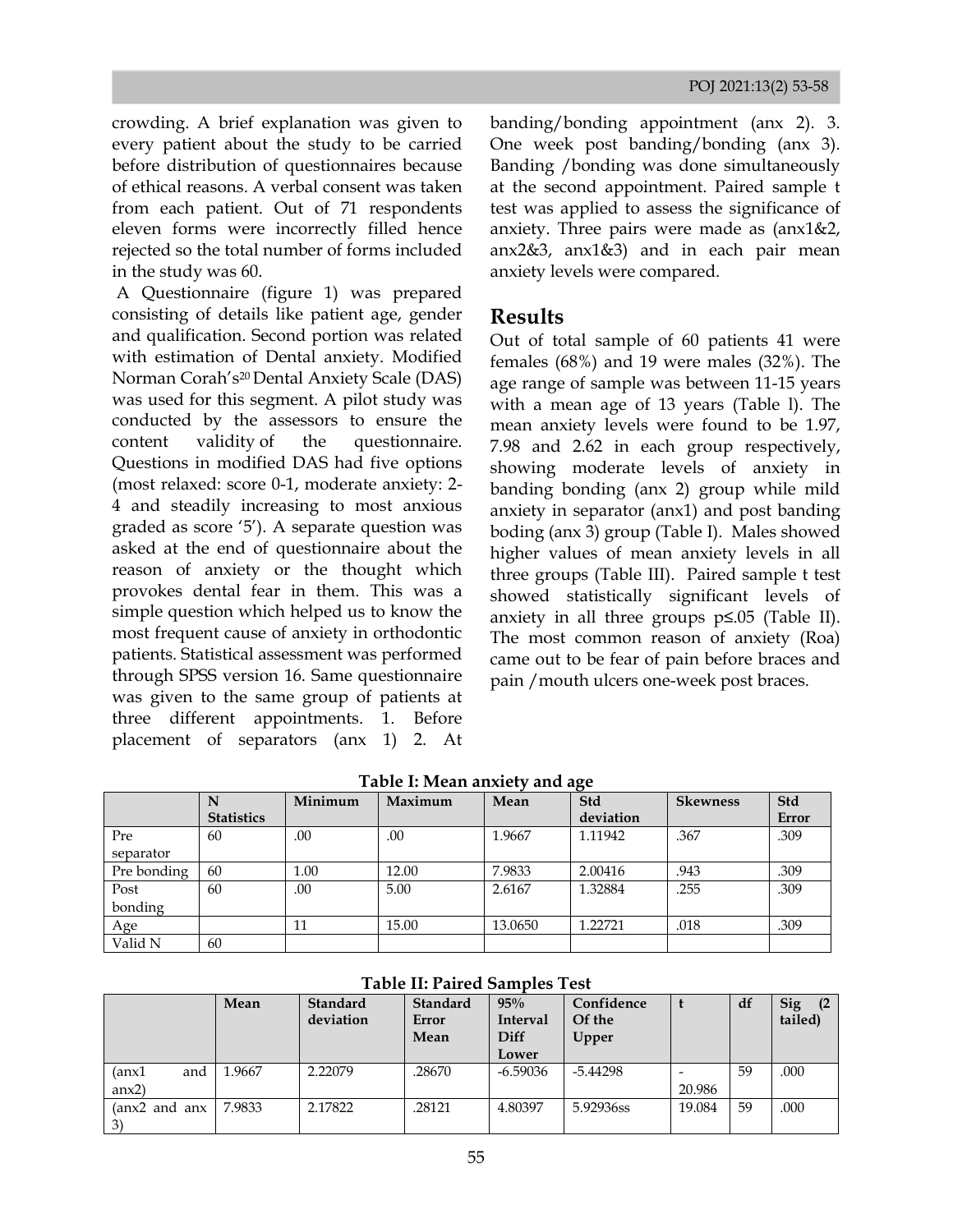| kianu     | $\sim$ $-$<br>2.6167 | 1.56037 | 1.05309<br>$\sim$ 1 | $\sim$<br>$\overline{\phantom{0}}$<br>. | $\sim$<br>$\overline{\phantom{0}}$<br>$\cup$ . $\sim$ . | $\sim$<br>nu.<br>ັ | .002 |
|-----------|----------------------|---------|---------------------|-----------------------------------------|---------------------------------------------------------|--------------------|------|
| ⌒<br>anx3 |                      |         |                     |                                         |                                                         |                    |      |

**T-test pairs=anx1& anx2, anx2 & anx3 anx1& anx3 (Paired)/criteria = Confidence Interval (.9500)** 

| Table III: Mean anxiety for males and |  |  |  |  |  |
|---------------------------------------|--|--|--|--|--|
| females                               |  |  |  |  |  |
|                                       |  |  |  |  |  |

|         | Mean anxiety<br><b>Males</b> | Mean<br>anxiety<br><b>Females</b> |
|---------|------------------------------|-----------------------------------|
| Anx $1$ | 2.1579                       | 1.9778                            |
| Anx $2$ | 8.0526                       | 7.8889                            |
| Anx $3$ | 2.6316                       | 2.5556                            |

#### **Discussion**

The purpose of this study was to highlight the time when orthodontic patients are experiencing significant dental fear during the initial three appointments of orthodontic treatment. Having knowledge of this time will help the orthodontist to take anxiety resolving measures timely. Witcraft highlighted the role of screening the dental anxiety and disgust sensitivities to improve the orthodontic treatment and counselling sessions at the appropriate time.<sup>12</sup> According to our results mean anxiety levels were mild in group I and III while moderate anxiety levels were found in group II (Table I). Overall anxiety levels were statistically significant between all groups according to independent sample t test. In one of the previous studies, patients had raised proportions of minor and moderate levels of stress due to the fact that they were frequently attending sessions with their orthodontist and additionally had greater knowledge about the expected procedures<sup>3</sup> but no study has yet compared the anxiety levels appointment wise, however Aksoy and cesur<sup>21</sup> found that orthodontic appliances and the initial alignment phase of orthodontic treatment affect patients' anxiety and cortisol hormone levels significantly. In our study patients selected were aware of the treatment

 had orthodontic treatment done before. but none of their sibling or family member Patients whose siblings had undergone orthodontic treatment were excluded from the study. In addition to that educational and socioeconomic level of the patient was almost same. The patients participating in this study had a mean age of 14.2 years. According to a local study Attaullah4 found that young children tend to be more anxious than elder patients. Awareness is one of the reasons for gradual decrease in severe anxiety in highly literate people. However, in our study all the patients were between class 8 to 10, patients higher than that level were excluded from the study to control educational bias In our study although anxiety data was taken at three different appointments but the sample size was same, so analysis of variance (ANOVA) could not be applied to compare the anxiety levels at three consecutive appointments. Out of the total sample size of 60 patients, 41 (22.8%) were females and 19 (10.6%) were males. Study patients were mainly females because they seemed more concerned about esthetics and thus pursue management of dentofacial concerns, which is in line with previous studies outcome. According to Aksoy and Cesur<sup>21</sup> the patient anxiety level is not dependent on gender and nor on the parents' stress. Conversely Saeed and Cunningham reported higher anxiety concerns in females.<sup>22</sup> Mustafa and Younis<sup>13</sup> also found greater anxiety in females. In our study males showed higher anxiety levels however the value for anxiety between males and females was statistically insignificant (Table III). Hallit and Haddad<sup>18</sup> suggested that men reported lower levels of fear than women because they were less truthful. Our study showed a little higher anxiety level in males which may be because of their age less than 13 years. In addition, factors such as the reason of visit to the orthodontist office and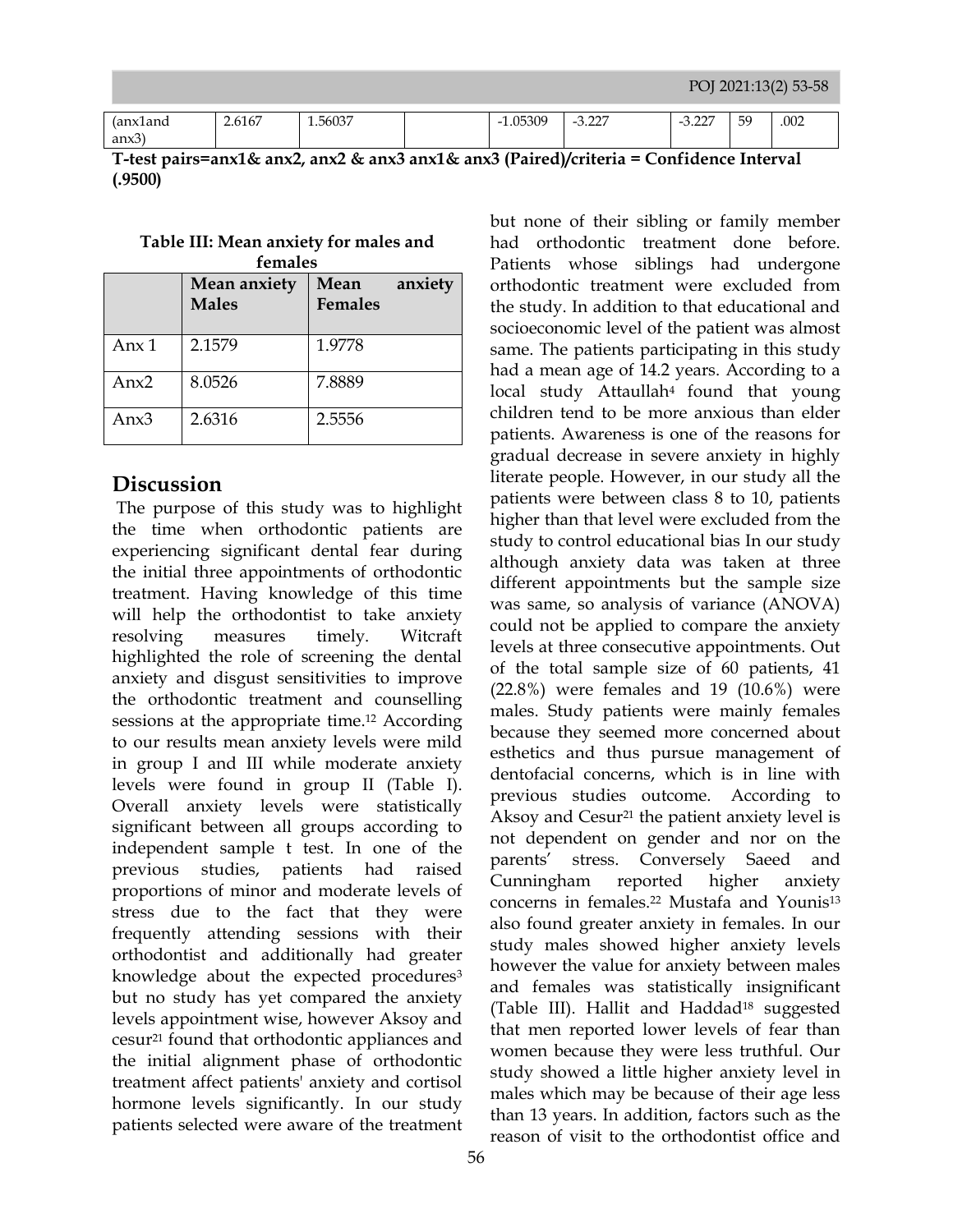time elapsed since the beginning of the treatment and who referred the patient was not considered in this study.

The limitation of our study is that among orthodontic patients no one reported severe anxiety the reason of which could be that participants were mostly visiting different orthodontists for advice secondly everyone knew something about braces to certain extent through internet or friends.

This is a fact that orthodontic phobia has not been a part of research greatly in the recent past. Anxious patients are hard to manage and appointments may be delayed or avoided altogether. Contributing Factors towards anxiety should be taken care of so that orthodontic anxiety should be rectified.<sup>21</sup> Banerjee et al<sup>17</sup> reported that awareness about core treatment reduces apprehension and concerns. Sufficient information and motivation towards treatment reduces the fear of patients and parents.

Rao and Havale <sup>19</sup> reported that anxiety lowers the pain threshold thereby changing "painless" stimuli as painful. Banerjee et al<sup>17</sup> reported that one`s stress and anxiety dictates the discomfort level caused by orthodontic appliances. In a local study Mustafa and Younis found the most common causes of stress were extraction (54%), and fear of injection (64.8%).<sup>13</sup>

. It is proven that pain and anxiety are interrelated.<sup>17</sup> Some dentists do believe that discussing about phobia can increase patient's fear of dental care.<sup>18</sup> However, Rao and Havale research showed that use of virtual reality is an effective way of reducing pain perception and state anxiety levels.<sup>19</sup> Corah<sup>20</sup> explained that patient's behavior improved when dental professionals discussed reasons of their dentistry related worries. Better awareness, regular appointments, excellent compliance, and good communication skills may reduce dental fear.

In our study the most frequent cause of anxiety was the fear of pain related to orthodontic treatment at all the three

two orthodontists to emphasize on counselling the appointments. Mouth ulcers was the second important cause at two week post banding bonding appointment, at first appointments pain and lack of knowledge about procedure were the common causes of anxiety. This study will help us and other patients, to give awareness and reassurance about pain free orthodontic treatment to reduce anxiety levels especially in the initial appointments. The existence of dental worry has significant consequences for both parties.

## **Conclusions**

Orthodontists should recognize the existence of dental fear in patients coming for treatment and create an awareness of the problem. All the three initial appointments should be given importance with respect to anxiety; however, the banding bonding appointment needs more attention as moderate level of anxiety is found at this appointment. This knowledge will help the orthodontist to be cautious during the initial appointments and will enable him to use the anxiety reducing strategies timely and effectively in orthodontic patients.

#### **Acknowledgement:**

The efforts of dental Assistants Mr. Usman and Mr. Hasnain are highly appreciated for scheduling the appointments, distribution and collection of questionnaires.

### **References**

1. Murad M H, Ingle NA, Assery M K. Evaluating factors associated with fear and anxiety to dental patients-

ASystematicRviewJFamilyMedPrimCare.2020.30;(9) :4530-35.

- 2. Chadwick BL. Assessing the anxious patients. Dent Update 2002;29: 448-54.
- 3. Chapman HR, Kirby-Turner NC. Dental Fear in Children: a Proposed Model. Br Dent J. 1999;187 (8):408-12.
- 4. Attaullah AAK. Prevalence of dental anxiety among university students in Islamabad, Pakistan. J. Khyber Coll. Dent. 2011;1(2): 71-7.
- 5. Wiedel AP, Bondemark [L A randomized controlled](about:blank)  [trial of self-perceived pain, discomfort, and](about:blank)  [impairment of jaw function in children undergoing](about:blank)